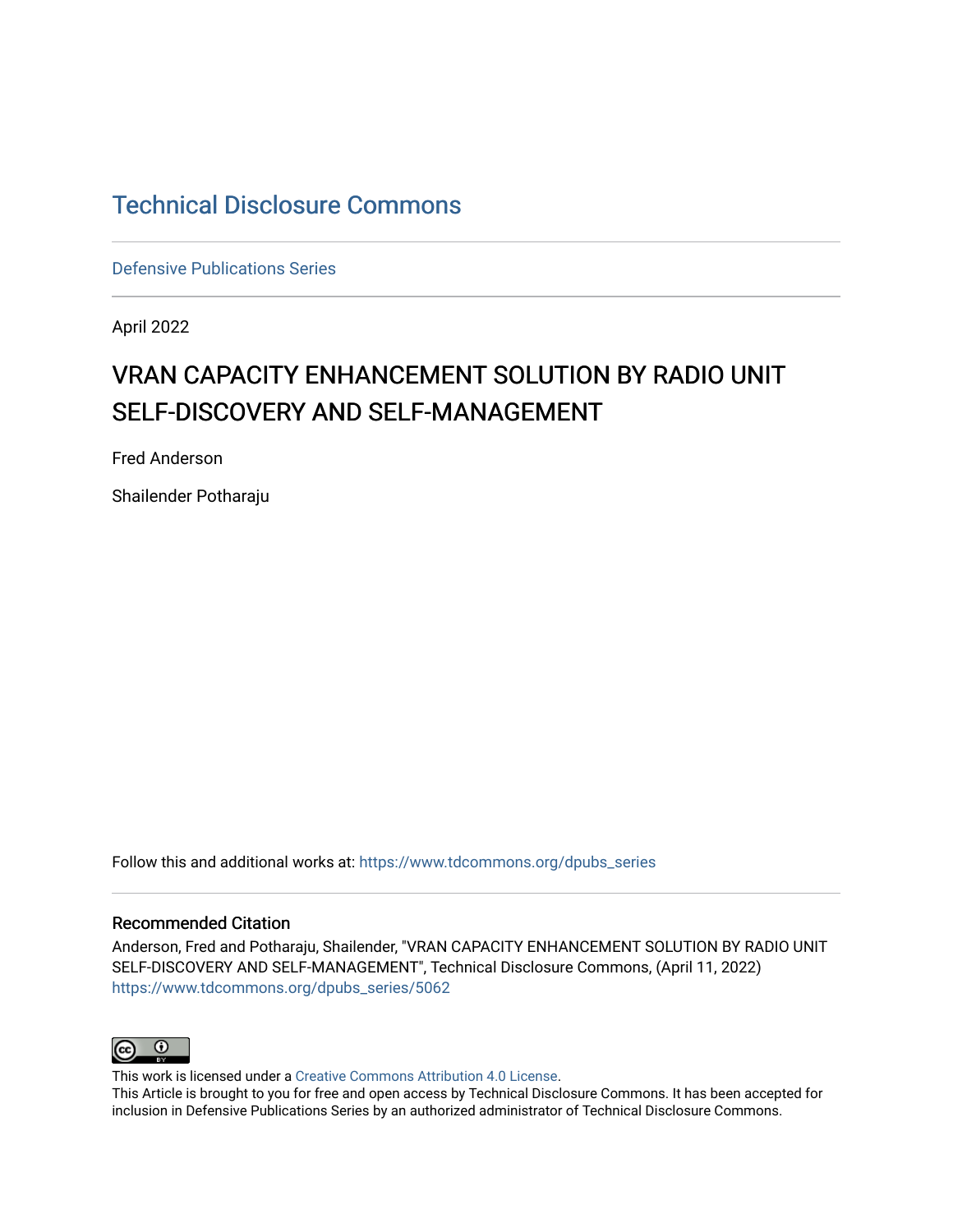#### VRAN CAPACITY ENHANCEMENT SOLUTION BY RADIO UNIT SELF-DISCOVERY AND SELF-MANAGEMENT

### AUTHORS: Fred Anderson Shailender Potharaju

#### ABSTRACT

In a 3rd Generation Partnership Project (3GPP) fifth-generation (5G) virtualized radio access network (vRAN) architecture, a shared cell consists of one distributed unit (DU) instance and a group of radio units (RUs) sharing the same radio frequency (RF) parameters. Such a group of RUs act as a single cell, covering a large contiguous area in a way that is not possible with a single RU thus significantly improving the signal strength and the signal-to-noise ratio (SNR) for the users that are in the overlapped coverage regions of the multiple RUs. While a shared cell approach addresses coverage problems with limited frequency spectrum, it suffers from a capacity issue. For example, using 3GPPspecified Synchronization Signal Block (SSB) signaling only eight RUs may be defined within a shared cell. Such a restriction can be very limiting in venues where greater than eight RUs are required to provide handover-free coverage areas. To address the types of challenges that were described above, techniques are presented herein that support a novel shared cell architecture that, for example, is suitable for enterprise use cases. Aspects of the presented techniques comprise self-discovery and organization, an unconstrained number of RUs, and low overhead. Further aspects of the presented techniques encompass the self-discovery of user equipment (UE) and RU relative positions and an exploitation of the measured RF isolation between those entities. Additionally, a smart scheduling algorithm may then be applied which multiplies cell capacity in proportion to the RF isolation.

#### DETAILED DESCRIPTION

In a 3rd Generation Partnership Project (3GPP) fifth-generation (5G) virtualized radio access network (vRAN) architecture, a shared cell consists of one distributed unit (DU) instance and a group of radio units (RUs) sharing the same radio frequency (RF) parameters such as Physical Cell ID (PCI) and center frequency. Under such an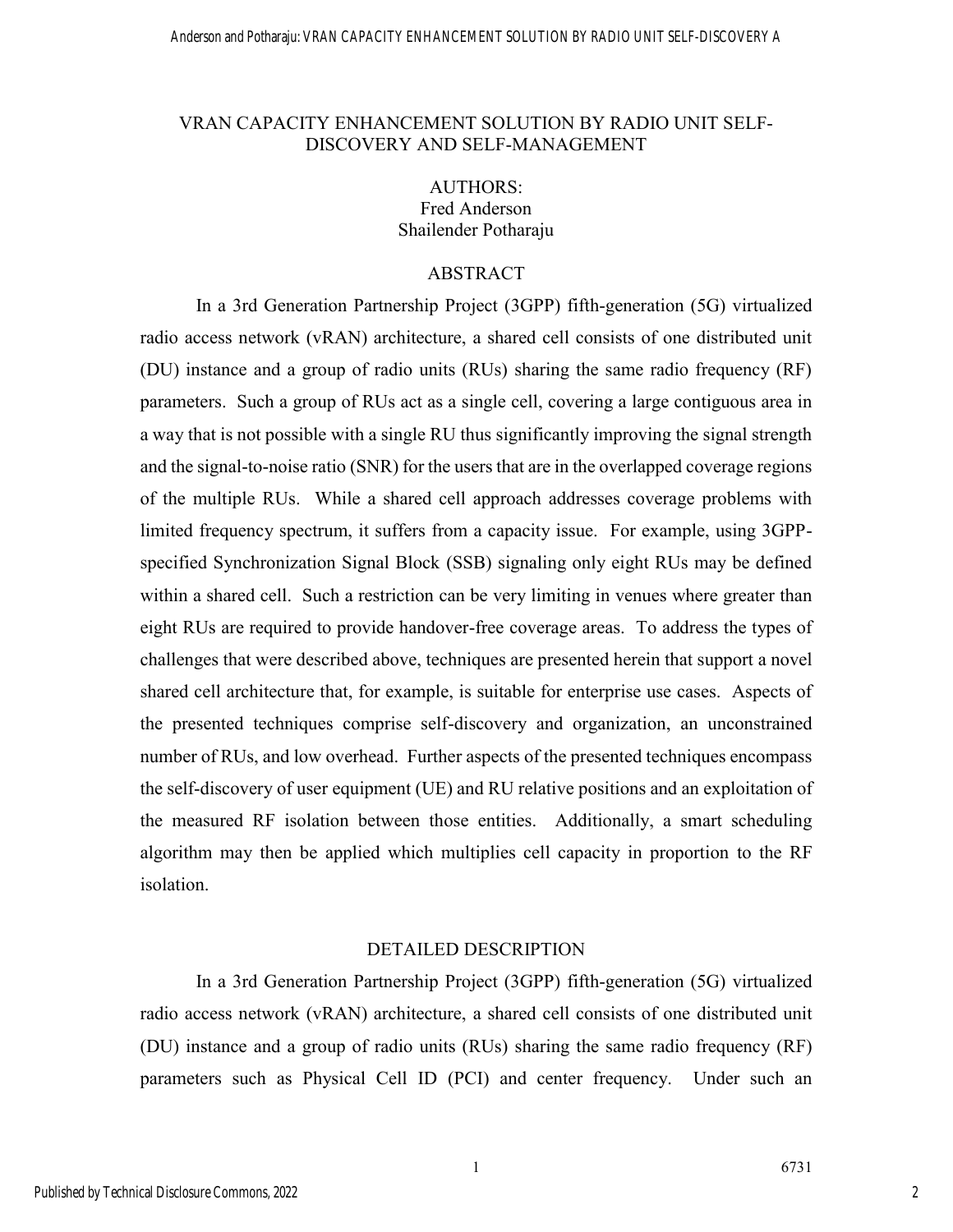arrangement, a transmission from one DU is conveyed over multiple RUs. Such a group of RUs act as a single cell, covering a large contiguous area in a way that is not possible with a single RU. Such a mechanism significantly improves the signal strength and the signal-to-noise ratio (SNR) for the users that are in the overlapped coverage regions of the multiple RUs. In such a manner, most of the users in the coverage area of the shared cell experience uniform signal strengths no matter where they are in the network. This significantly improves per-user throughput and reduces call drops due to coverage holes. Another advantage of a shared cell is that handovers are completely eliminated between the RUs. A user that is moving from one RU to another RU is considered to be intra-cell, so no additional handover overhead is involved.

While a shared cell approach addresses coverage problems with limited frequency spectrum, it suffers from a capacity issue (in terms of throughput and the number of users) when it is compared to single-cell deployments with a least interference between the cells. There are ways to increase the capacity of shared cell deployments using techniques similar to multi-user, multiple input, multiple output (MU-MIMO) technologies. Downlink (DL) and uplink (UL) transmissions for more than one user equipment (UE) may be scheduled on overlapped Resource Blocks (RBs) as long as they have sufficient isolation to avoid crosstalk or interference between the users. This can increase the capacity of a shared cell while limiting the interference.

In order to implement the technique that was described above, the Layer 2 (L2) scheduler must have sufficient knowledge about the position of the users to estimate the interference between them.

Currently, in order to implement shared cell mechanisms, UEs measure separate, distinct reference signals from each RU (e.g., Synchronization Signal Block (SSB) beam reference signals). The measurements are used to estimate a SNR for UL and DL transmissions to those respective RUs so the scheduler can localize the RU source and destination of Physical Resource Blocks (PRBs). Limitations of this approach include increased overhead (e.g., non-overlapping reference signal scheduling, increased physical downlink control channel (PDCCH) traffic, etc.), and most importantly, restrictions on how many RUs may be included within a shared cell. For example, using 3GPP-specified SSB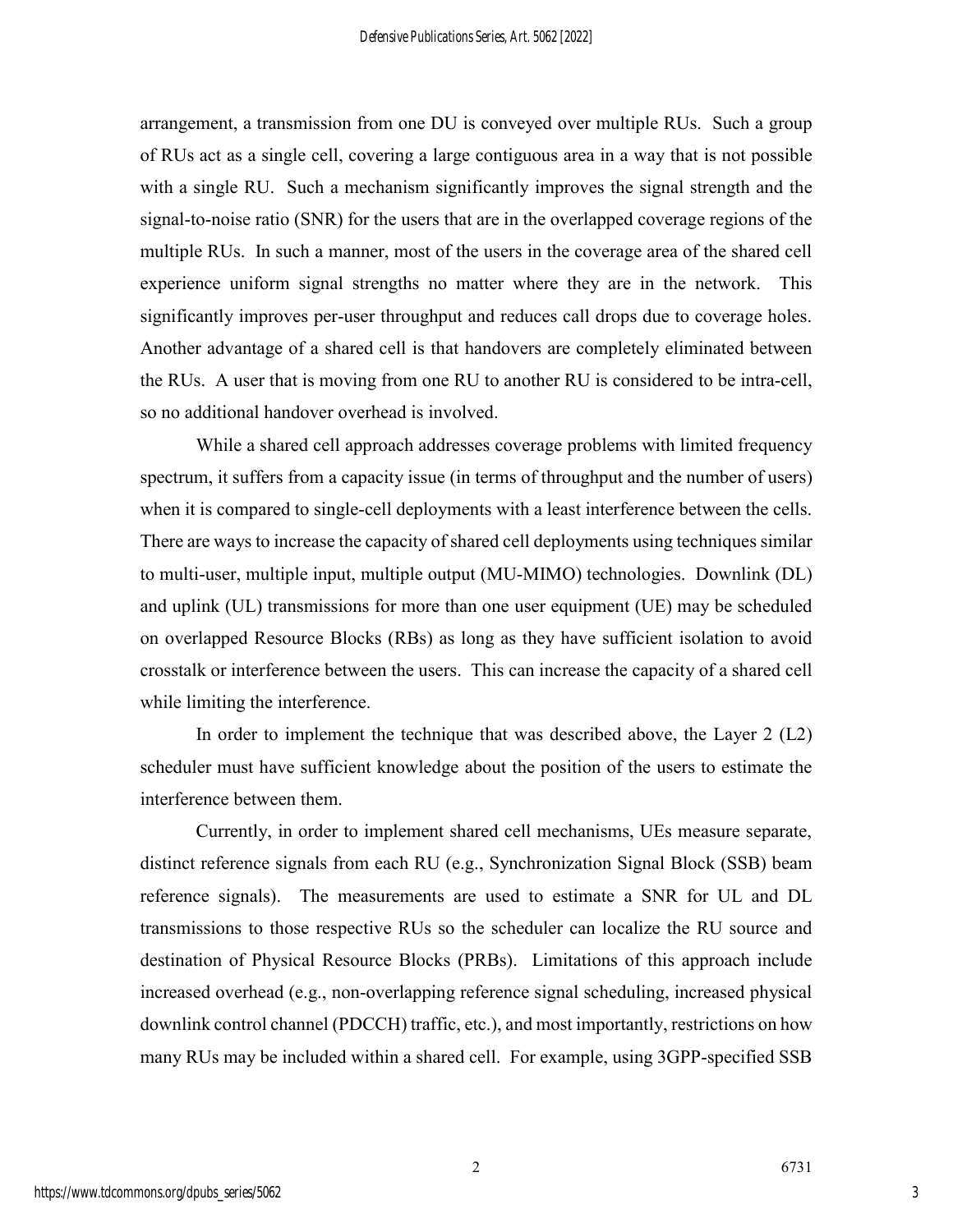signaling only eight RUs may be defined within a shared cell. This can be very limiting in venues where greater than eight RUs are required to provide handover-free coverage areas.

Consequently, a shared cell implementation method is needed which adds very little overhead to cell management and has no limitation on the number of RUs within a cell (and therefore the number of RUs that are associated with a single distributed unit (DU)).

To address the need that was described above, techniques are presented herein that support a novel shared cell architecture. Inspiration for the presented techniques comes from the need to offer a simple, effective, and self-deploying solution for the Layer 1 (L1) and L2 collaboration of RUs in a vRAN system. Such a facility is particularly important to network equipment vendors as it offers a product solution for enterprise or commercial private 5G environments where an ease of deployment, along with minimal technical expertise required for installation, are not only a selling point but a key to widespread adoption.

Aspects of the presented techniques enable a self-managing Radio Access Network (RAN) solution that achieves capacity and coverage for the most sophisticated shared cell deployments, without the need for added sophistication or cost in RU hardware. RUs may self-discover any coverage and interference overlap, and therefore the number of RUs that are deployed is not limited by a discrete (and small) number of beams and/or reference signals that are utilized by conventional shared cell solutions. Similar to self-managed WiFi networks, site survey requirements are drastically reduced and the adaptive nature of the presented techniques guarantees that UEs receive the coverage and capacity that they need while the system efficiently reuses the spectrum.

Aspects of the techniques presented herein support a low-overhead method which may be used to approximate UE position and RU position, thereby allowing for the prediction and the exploitation of the RF isolation between those entities to implement a smart scheduling algorithm which multiplies cell capacity.

In a shared cell network, it is possible to reuse the resource blocks (RBs) that are scheduled for one user on one RU for another user on a different RU as long as the RF isolation is sufficient between the RUs and the users. Such reuse will increase the system capacity by some multiplier depending upon how many users may be stacked on an RB. While such an approach is similar to a MU-MIMO layering technique, it does not use the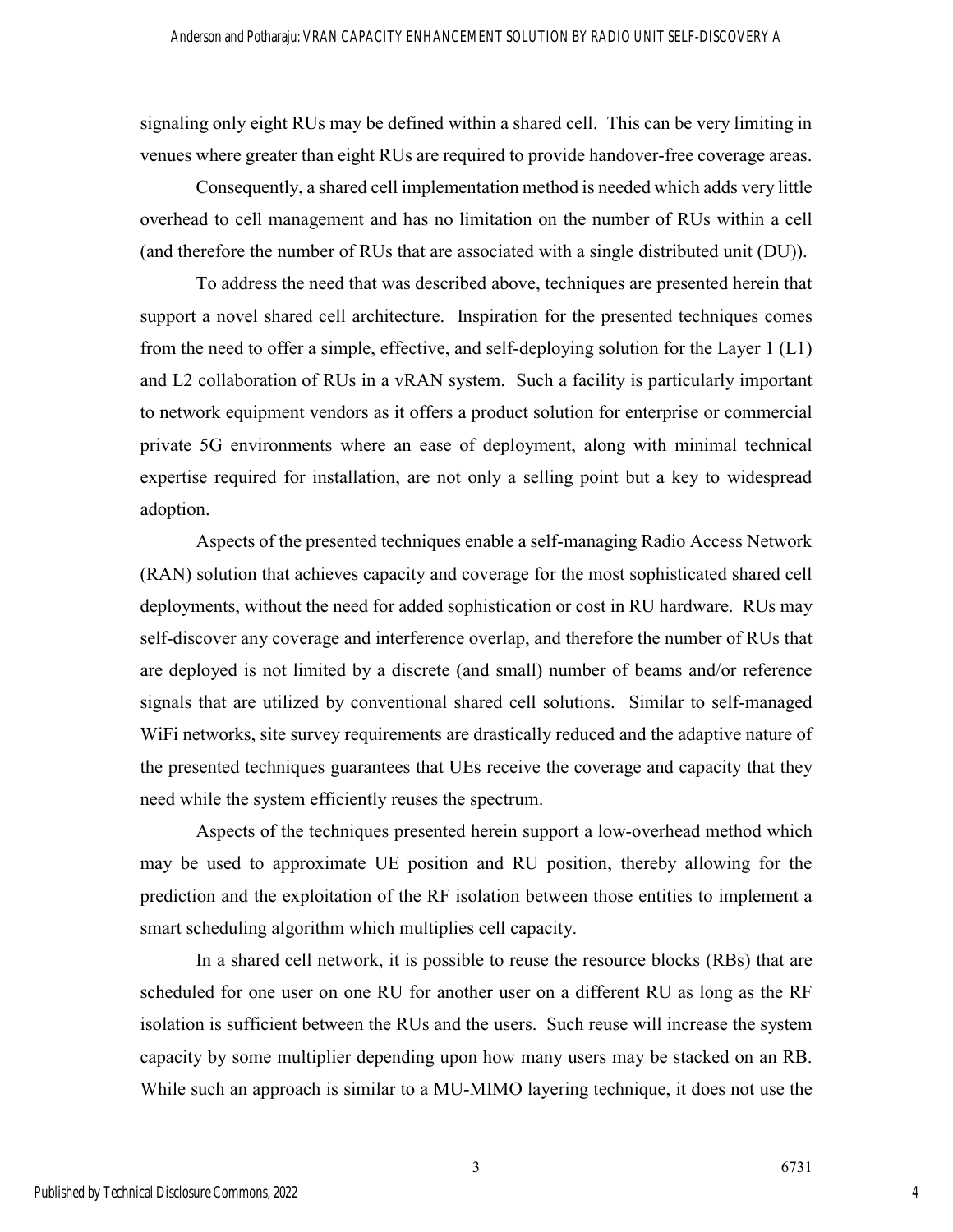spatial multiplexing concept or beamforming to further enhance SNR. However, SSB beam forming techniques that are available in a 5G environment may be leveraged along with aspects of the techniques presented herein to further increase performance.

An exemplary shared cell network deployment is depicted in Figure 1, below.



*Figure 1: Shared Cell Deployment with Uniform Coverage*

As depicted in Figure 1, above, the position of the RUs R1, R4, R13, and R16 are sufficiently far apart and the UEs UE1, UE2, UE5, and UE6 have sufficient isolation from each other. Accordingly, these may be scheduled at the same time on the same set of RBs at different RUs, providing four times the capacity on those RBs. In contrast, the same set of RBs at RUs R1 and R5 may not be scheduled at the same time unless those RBs are allocated to the same UE, which is in their overlapped coverage zone, thus significantly improving the SNR of the UE. Otherwise, both DL transmissions and UL transmissions on those overlapping RBs would interfere.

However, those pairs of RUs may be scheduled in one slot with different RBs as shown Figure 2, below.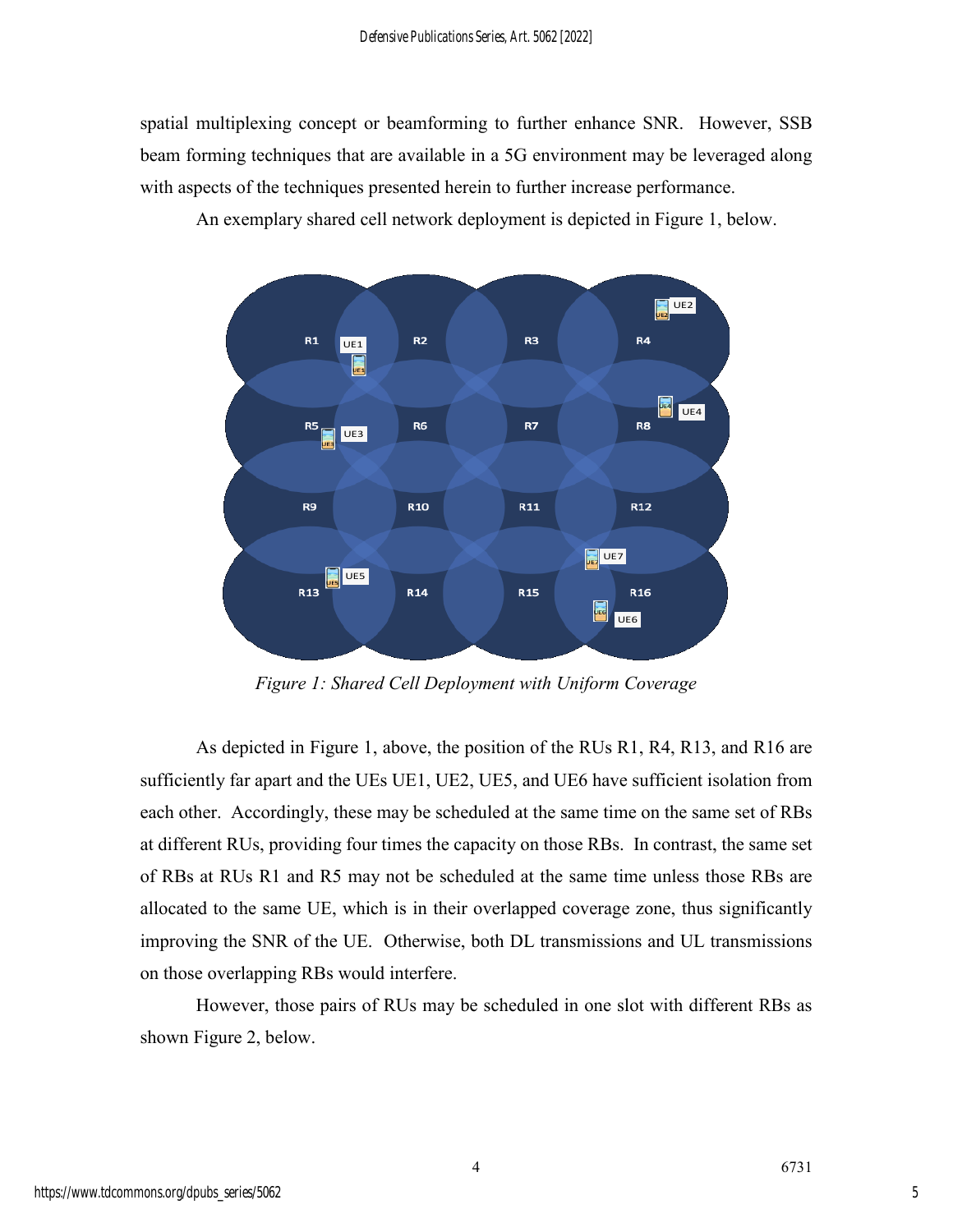

*Figure 2: Overlapped RB Allocation with Shared Cell Showing Capacity Management*

Similarly, as depicted in Figure 2, above, the RUs R4 and R8 and the RUs R15 and R16 may also form RU pairs for the UEs UE4, UE6, and UE7.

Under the techniques presented herein, various scheduler enhancements rely on the relative position of RUs and the relative position of a UE. In support thereof, aspects of the presented techniques support a novel way of determining those positions and proximities.

Regarding the relative position of RUs, a radio transmission on each RU, one at time, may be enabled for a short period (e.g., approximately ten milliseconds (ms)). During that time the other RUs may be placed into a network listen mode to carry out measurements. Those RUs may measure Reference Signal Received Power (RSRP) and SNR and report the same back to a DU. The DU may then compute the radio distance and the path loss from the source RU to the RU that is reporting the measurements. A path loss is the difference between a Reference Signal Transmit Power (RSTP) and the RSRP that is reported by the receiver. Such a measurement helps a DU very accurately estimate the interference from each RU to the other RUs in a network. Worst case interference will be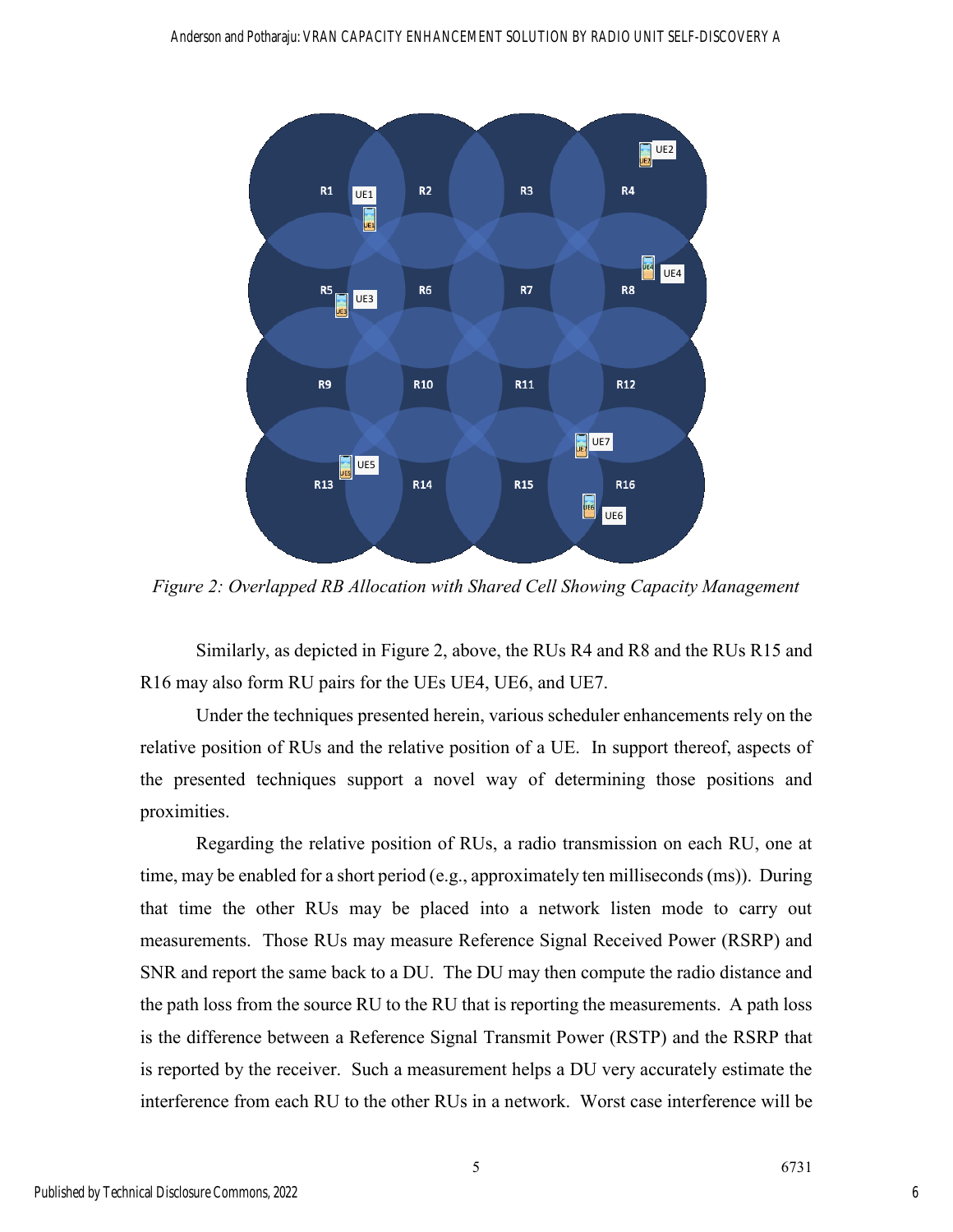experienced by those users that are in the middle of two RUs. If the interference is lower than some acceptable level, technically all of the RBs may be reused while scheduling transmissions over two RUs.

As is clear from the above narrative, the techniques presented herein offer a number of points of novelty and efficacy. Under one point, aspects of the presented techniques aid in deploying RUs with no, or very little, RF planning. Under another point, other aspects of the presented techniques need to be executed only at the commissioning time of a network and whenever the network is updated by adding newer RUs to the network. Consequently, ongoing measurement and computation overhead is avoided.

Regarding the relative position of a UE with respect to RUs, each UE may be in the overlapped coverage region of more than one RU. Identifying such a coverage overlap helps in estimating the interference at the UE due to transmissions from multiple RUs. Interference estimates from each RU helps in creating two sets of RU groups for a specific  $UE$  – one group with a signal strength that is higher than a required minimum (meaning the UE is closer to the RU) and the other group with a signal strength that is lower than a required minimum (meaning the RU is farther away from the UE). Technically, interference should be minimal if the same set of RBs that are allocated to the UE are reused on other UEs that are surrounded by the RUs from the minimum interference group. The first group of RUs is used to increase the SNR at the UE by transmitting the same stream of data, which helps to increase throughput (by maximizing Modulation Coding Scheme (MCS)) in both DL and UL transmissions. The second group of RUs are used to reuse the RBs for a different set of UE. Such an approach helps to increase the overall capacity of the system.

In other shared cell solutions, there is a challenge in identifying the position of a UE. Since each RU in the shared cell is transmitting the same cell parameters, the UE will not know with which specific RU it is communicating. The only way to obtain that information is based on UL transmissions at an RU assuming the channel is symmetric. However, there is an issue with such an approach. An RU would not process UL transmissions for a specific UE unless it is instructed by a Medium Access Control (MAC). However, unless the location of the UE is known, the RU cannot be instructed. In other words, it is a chicken and egg problem.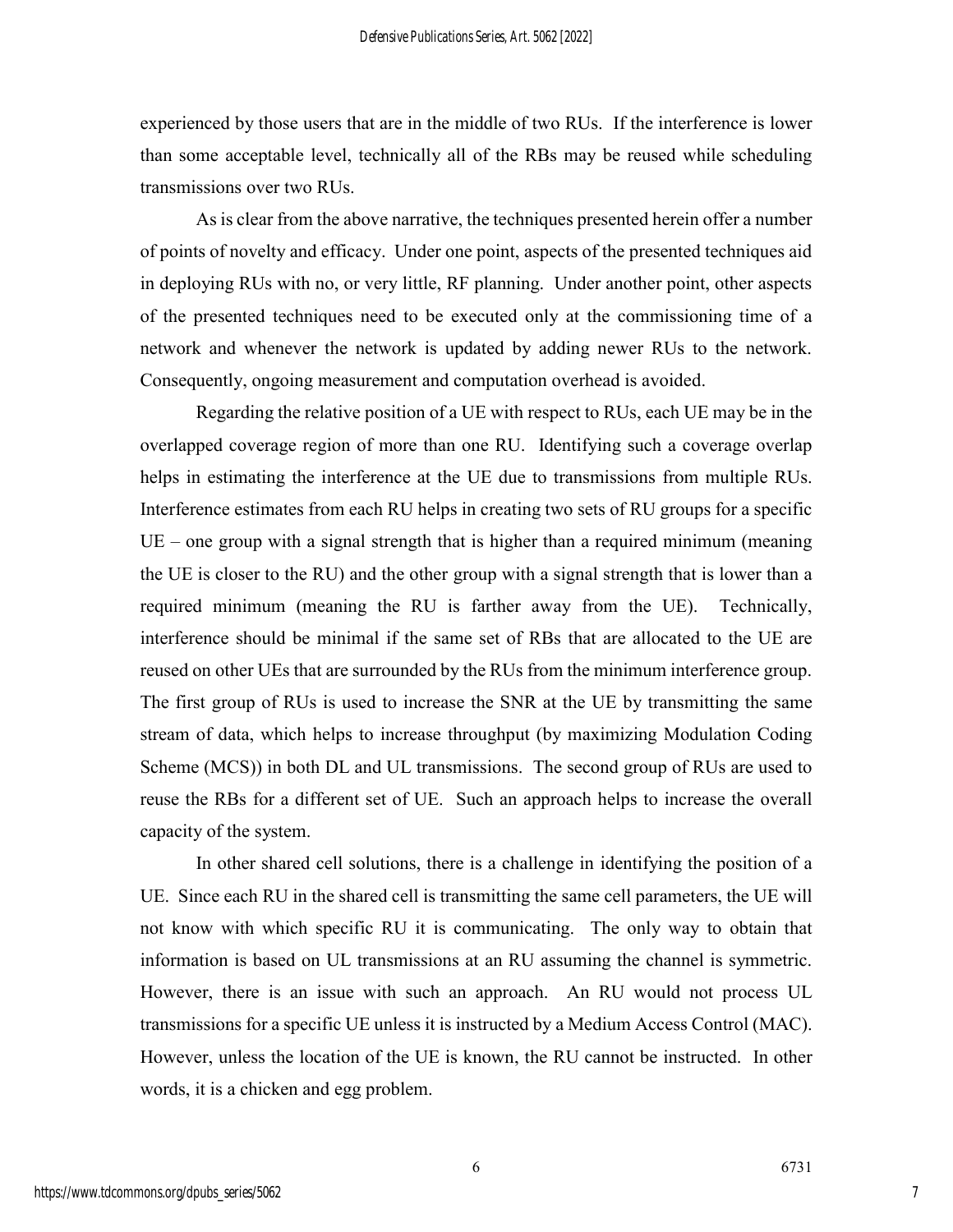Different methods may be implemented to identify the position of a UE. RU Groups 1 and 2 (as described above) for a specific UE may be dynamically updated while the UE is moving.

First, a UE's position may be identified initially when it performs an Attach request or a Scheduling Request (SR). RUs that are involved in processing a Random Access Channel (RACH) may be tagged to that specific UE. Then, a UE's mobility may be tracked by requesting RUs that are adjacent to the initial set of RUs to also process UL transmissions for the UE. The technique for identifying the relative position of RUs that was described previously may be used to dynamically determine the set of adjacent RUs.

Second, a UE's position may be tracked by periodically scheduling a Sounding Reference Signal (SRS). All of the RUs in the deployment may be asked to process such an action. To reduce wastage or a collision of RBs, an SRS may be scheduled in a staggered manner for all the UEs.

As described previously, aspects of the techniques presented herein encompass various scheduler improvements to increase capacity. A scheduler needs to consider a UE's location as an added dimension in scheduling resources to improve the capacity of a shared cell network. For example, the following scheduling procedure may be implemented:

- 1. For each slot of time a scheduler may select a set of users to be scheduled based on quality of service (QoS) criteria, channel conditions, etc.
- 2. The relative position of a UE may be checked. RBs may be reserved for the UE on the RUs that fall into the first group that are associated with the UE. Additionally, the relative position of the RUs may also be checked and, if necessary, the resource utilization marked on the RUs that are not captured in the first group.
- 3. Step 2 may be repeated for each UE that is to be scheduled until either all of the users are fully or partially satisfied or there is no more room.
- 4. RB utilization may be identified at each RU. In brief, this step identifies the RB positions that may be reused at each RU for a new UE.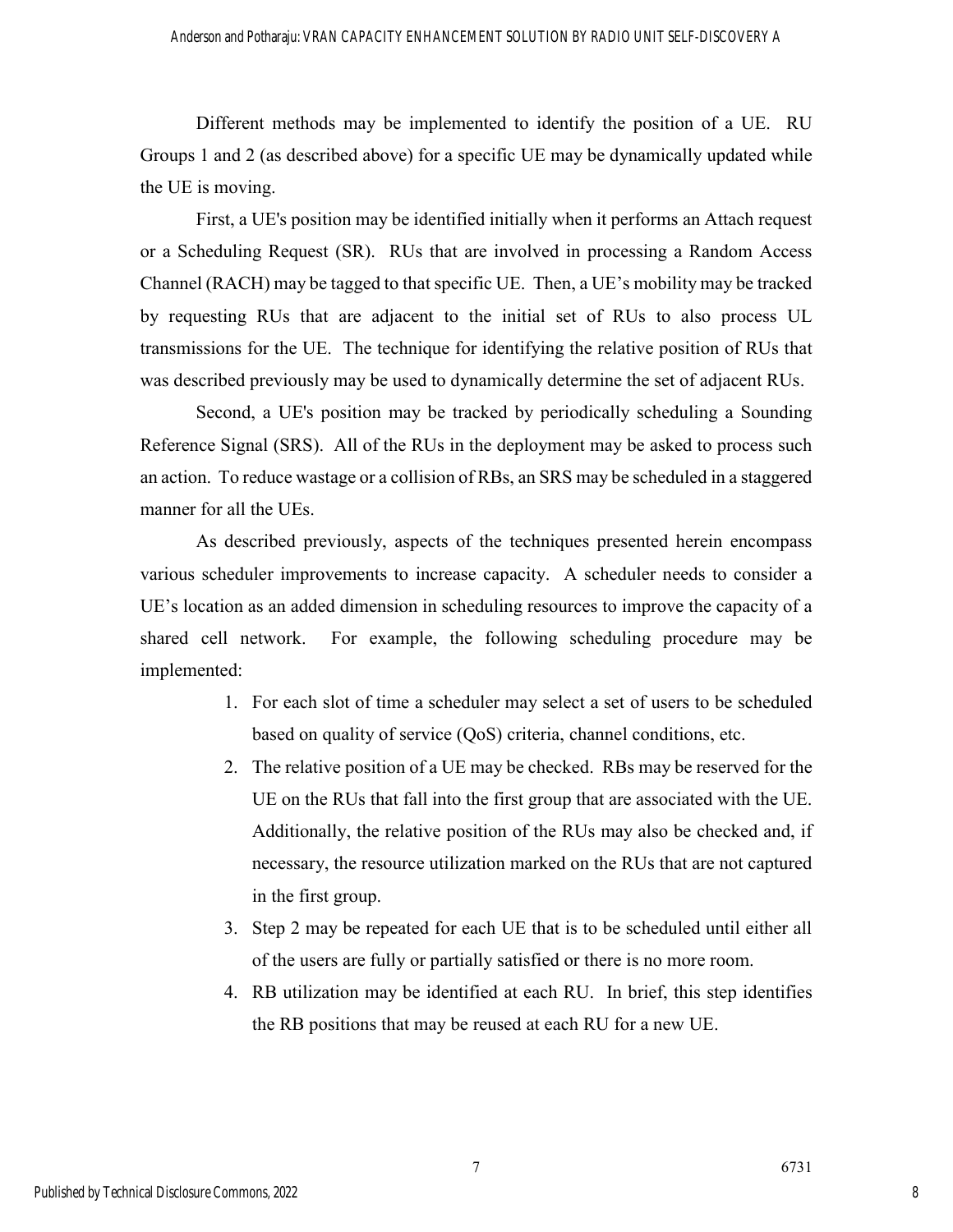- 5. After identifying the resource holes at each RU, the scheduler may next select a set of users (in the order of priority) that are waiting to be scheduled based on close proximity to an RU.
- 6. Resources may be allocated for a specific UE utilization and marked on the RUs that fall into the first group.
- 7. Steps 5 and 6, above, may be repeated until either all of the resources are fully exhausted or all of the users fully satisfied.
- 8. A PDCCH, a physical downlink shared channel (PDSCH), and a physical uplink control channel (PUCCH) may be prepared for an individual RU and then pushed down to L1 for baseband processing.

The techniques presented herein support a number of specific advantages over conventional solutions. Among other things, aspects of the presented techniques focus primarily on increasing capacity with a multiplicity of low cost RUs that do not have beamforming capabilities.

In contrast, with an Open Radio Access Network (O-RAN) approach a number of alternatives are possible. A first alternative encompasses a shared cell with RUs supporting multiple beams. This case can address a capacity issue as long as each beam for an RU is scheduled independently. Overlapped coverage benefits are seen only if all of the RUs are tracking a UE in the overlapped regions and applying appropriate beamforming, otherwise transmissions would interfere. Among other things, this is an expensive option.

A second alternative encompasses a shared cell with RUs that are not capable of supporting multiple beams. With this case each RU may act as an independent cell and may appear as if it is addressing capacity, but the fundamental benefit of a shared cell is lost due to the fact that a UE will not see SNR gains from multiple transmission as it can only operate on one beam. Since these are not physical beams, transmissions from multiple RUs can interfere severely.

A third alternative encompasses a variation of the second alternative (as described above) where, if coverage of an RU is overlapping with another RU, both of the RUs will be configured with the same beam identifier. For example, if N (which is more than two) RUs have a coverage overlap with at least one RU, then they all need to be configured with